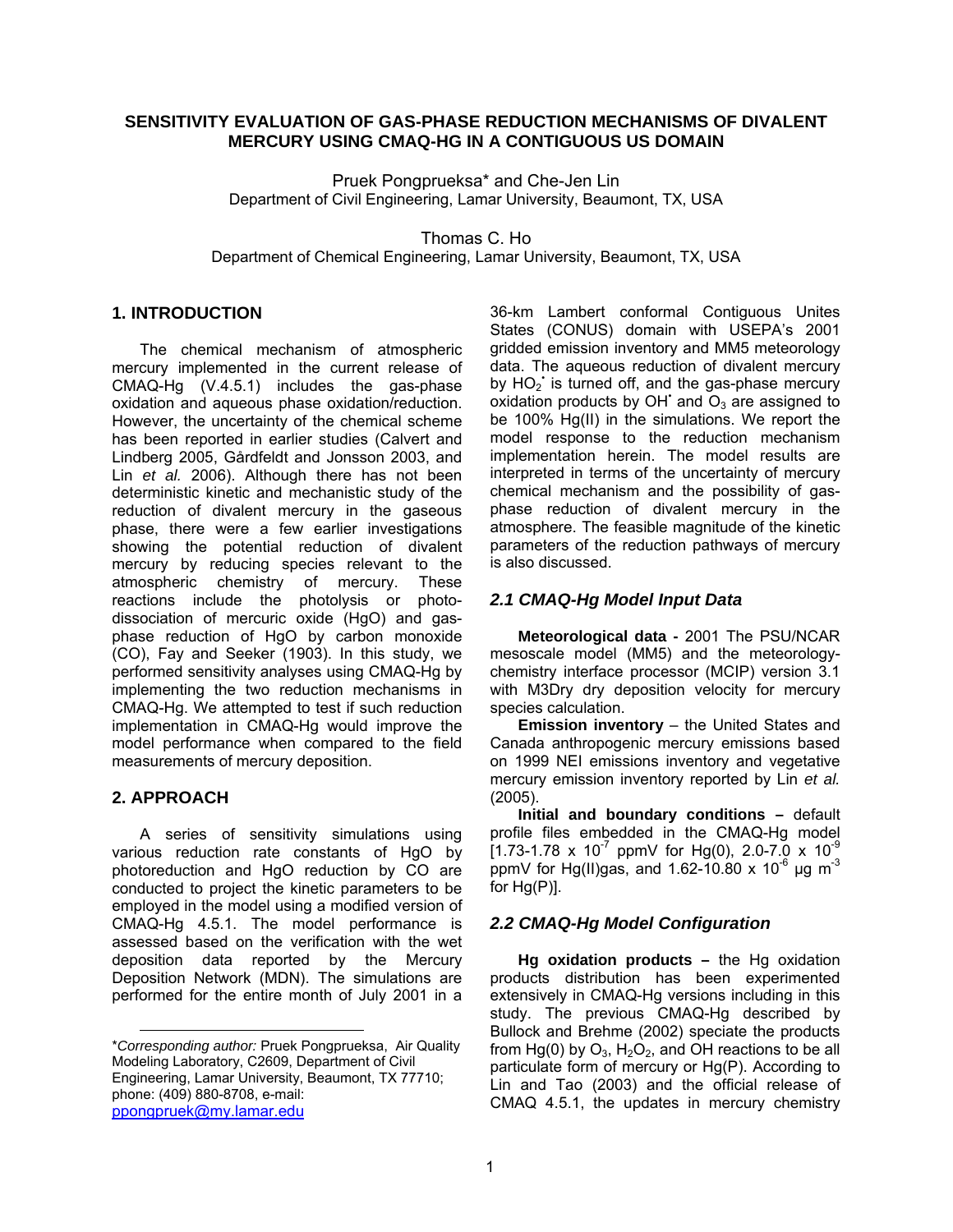are as follows: (1) gaseous elemental mercury (GEM) oxidation by hydrogen peroxide is assumed to produce 100% divalent gaseous mercury; (2) GEM oxidation by ozone is assumed to produce 50% divalent gaseous mercury and 50% aerosol mercury; (3) GEM oxidation by hydroxyl radical is assumed to produce 50% divalent gaseous mercury and 50% aerosol mercury. In this study, we assigned the products from Hg(0) oxidation reactions with  $O_3$ ,  $H_2O_2$ , and OH to be all gaseous divalent mercury or Hg(II). The products distribution comparison for the CMAQ versions is shown in Fig. 1.



Fig. 1. Gaseous mercury oxidation products distribution in various CMAQ-Hg versions

**Hg reduction mechanism by CO –** Bullock and Brehme (2002) suggested that chemical reduction of Hg(II) to Hg(0) might occur in the gas phase but the mechanism and rate for this type of reaction remains uncertain. The reduction mechanism proposed in this study is based on Fay and Seeker (1903) experiment that showed the lowest experimental reduction temperature of mercury oxides by carbon monoxide as low as 0°C for mercurous oxide and mercuric oxide (yellow). The reduction mechanism is believed to be

$$
HgO(s,g) + CO(g) \stackrel{k1}{\rightarrow} Hg(g) + CO_2(g) \qquad (1)
$$

where  $k_1$  is the reduction rate of the reaction. This reaction is an exothermic reaction which a reaction enthalpy of  $-130.7$  kJ mol<sup>-1</sup>. In this study, we selected reaction rate ranging from  $10^{-20}$  to  $10^{-14}$  $cm<sup>3</sup>$  molecule<sup>-1</sup> s<sup>-1</sup> for the sensitivity evaluation.

**Hg photoreduction mechanism –** this reduction mechanism relies on the property of mercuric oxide (HgO), which will be degraded when exposes to sunlight. The photoreduction mechanism of HgO can be written as

$$
HgO(s,g) + hv \xrightarrow{J(HgO)} Hg(g) + \frac{1}{2}O_2(g)
$$
 (2) and

$$
J(HgO) = f \times J(NO2)
$$
 (3)

where J(HgO) is photoreduction rate coefficient of HgO, J(NO<sub>2</sub>) is photolysis rate coefficient of NO<sub>2</sub> ( $\approx$  $8.82 \times 10^{-3}$  s<sup>-1</sup> at ground level, Jacobson 1999), f is multiply factor to  $J(NO<sub>2</sub>)$  for  $J(HgO)$  estimation. For this reduction mechanism, we chose the factor ranging from  $10^{-5}$  to  $10^{1}$  for the sensitivity evaluation.

#### *2.3 CMAQ-Hg Model Evaluation*

CMAQ-Hg is a useful model for study of atmospheric mercury (chemistry transformation and transport). The model can simulate mercury species in terms of concentration, dry and wet deposition in the atmosphere. However, there is inadequate field measurement for model evaluation, mainly for mercury concentration and dry deposition in the study area. The available data are total mercury wet deposition operated by mercury deposition network (MDN). The data from MDN contain national database of weekly concentrations of total mercury in precipitation and the seasonal and annual flux of total mercury in wet deposition. However, the data (precipitation and wet deposition) from simulation and observation have a degree of discrepancy. In order to reduce inconsistency, we selected sites for data comparison that contain MCIP precipitation data within the multiply factor of 0.5- 2.0 of MDN precipitation data (see Fig. 2.).



Fig. 2. Monthly (July 2001) precipitation comparison of MCIP simulated data vs. MDN observed data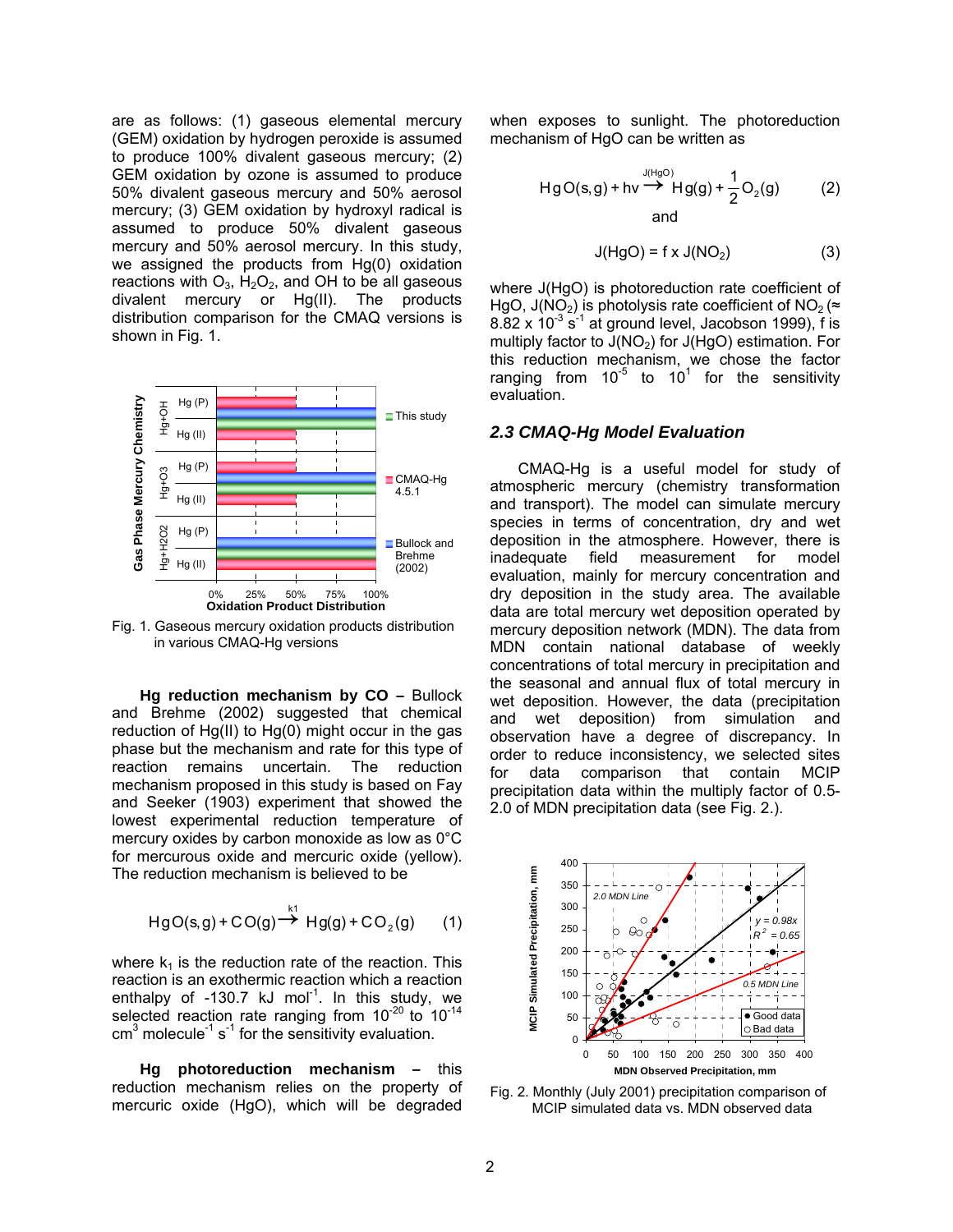After the comparable sites are selected, we normalized the simulated wet deposition data using the observed precipitation data for model performance evaluation.

### **3. RESULTS AND DISCUSSION**

Fig. 3 shows the simulated total Hg wet deposition flux in July 2001 by using CMAQ-Hg 4.5.1. The results are lower estimated as 44% lower than that of the selected MDN monitoring stations  $($   $\sim$  0.56 MDN). The spatial distribution of total Hg wet deposition is related to the distribution of precipitation from MCIP. The deposition becomes much enhanced when aqueous  $HO<sub>2</sub>$ reduction of  $Hg(II)_{aq}$  is turned off and all Hg oxidation products is assigned as  $Hg(II)_{q}$  as shown in Fig. 4. The wet deposition result is increased by 275% compared to the original model result (increase from 0.56 to 1.54 MDN measured wet depositions). Therefore the controversial aqueous reduction by  $HO<sub>2</sub>$  is the most influential reduction mechanism in the current model treatment.

We tested two conceivable reduction mechanisms in gaseous phase chemistry (reduction by CO and HgO photoreduction). For the CO reduction, we found that a reduction rate constant of 5 x 10<sup>-18</sup> cm<sup>3</sup> molecule<sup>-1</sup> s<sup>-1</sup> gives wet deposition data comparable to the MDN ones (0.97 MDN measured wet deposition,  $r^2 = 0.78$ , see Fig. 5). By trial-and-error method, we found that a HgO photoreduction rate of 8.82 x  $10^{-6}$  s<sup>-1</sup> produced a simulated wet Hg deposition compared favorably to MDN data (1.04 MDN measured wet deposition,  $r^2$  = 0.72, see Fig. 6).



Fig. 3. Simulated total Hg wet deposition flux in July 2001 from official release version of CMAQ-Hg 4.5.1



Fig. 4. Simulated total Hg wet deposition flux in July 2001 from a modified CMAQ-Hg 4.5.1 (oxidation products are  $Hg(II)$  and no  $HO<sub>2</sub>$  reduction)



Fig. 5. Simulated total Hg wet deposition flux in July 2001 by CO reduction mechanism ( $k = 5 \times 10^{-18}$  $cm<sup>3</sup>$  molecule<sup>-1</sup> s<sup>-1</sup>)



In addition, we varied the reduction rates from  $10^{-20}$  to  $10^{-14}$  cm<sup>3</sup> molecule<sup>-1</sup> s<sup>-1</sup> by CO and the Hg photoreduction rates from 8.82  $\times$  10<sup>-8</sup> to 8.82  $\times$  $10^{-2}$  s<sup>-1</sup>. Then, we plotted the simulated Hg wet deposition fluxes against the MDN data to find the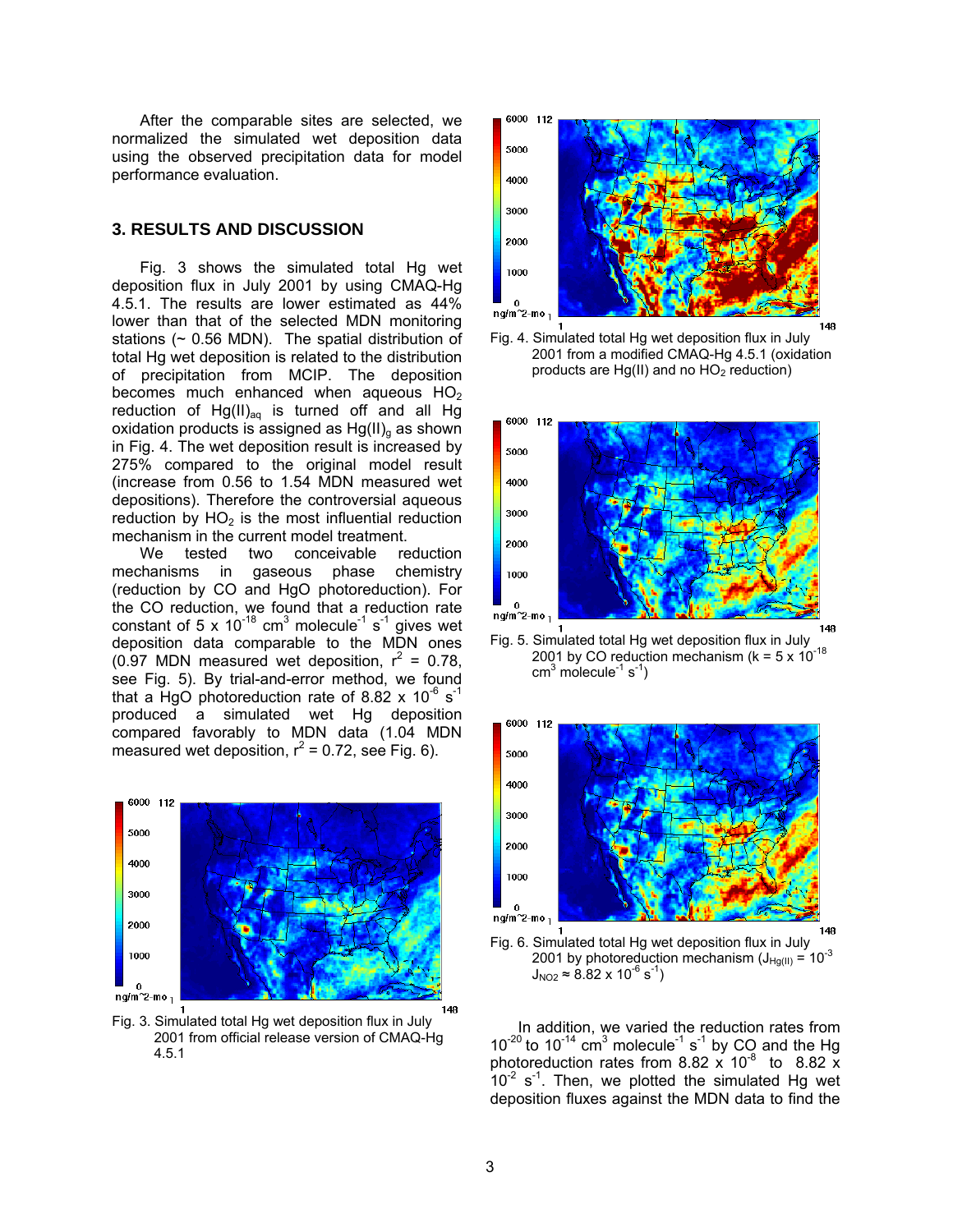relationship between the simulated and measured wet deposition (Fig 7 & 8).

Fig. 7 shows log-log graph of total Hg wet deposition comparisons between MDN and CMAQ. We varied CO reduction rates in CMAQ simulation and plotted MDN observed wet deposition data (x-axis) against CMAQ simulated data (y-axis) in July 2001. For Fig. 8, we varied photoreduction rates in CMAQ model and plotted MDN observed results against CMAQ simulated results. The relationships obtained from these graphs were then used to construct Fig. 9.



Fig. 7. Total Hg wet deposition comparison MDN vs. CMAQ by varying CO reduction rate, July 2001



Fig. 8. Total Hg wet deposition comparison MDN vs. CMAQ by varying photoreduction rate, July 2001

Fig. 9 shows the minimum, optimum, and maximum rates based on our sensitivity simulations. The minimum rate is the rate that, when implemented to the model, shows insignificant impact to total Hg wet deposition flux. From the study, we found that the minimum rates for CO reduction and photoreduction are 1  $\times$  10<sup>-20</sup> cm<sup>3</sup> molecule<sup>-1</sup> s<sup>-1</sup> and 1 x 10<sup>-7</sup> s<sup>-1</sup>, respectively. The optimum rate is the rate that produces most favorable to measured wet deposition by MDN. We found that the optimum rates for CO reduction and photoreduction are 5 x 10<sup>-18</sup> cm<sup>3</sup> molecule<sup>-1</sup> s<sup>-1</sup> and  $1 \times 10^{-5}$  s<sup>-1</sup>, respectively. The maximum rates for CO reduction and photoreduction are  $1 \times 10^{-15}$ cm<sup>3</sup> molecule<sup>-1</sup> s<sup>-1</sup> and 1 x 10<sup>-2</sup> s<sup>-1</sup>, respectively, greater than which the increase of the rate constant does not affect simulated wet deposition. The maximum rates can also be used to suggest the upper limit of the model simulation and the laboratory experiment.



Fig. 9. Total Hg wet deposition flux influenced from Hg(II) reduction by photoreduction (blue line) and CO reduction reaction (red line)

A combination of the two reduction mechanisms can also generate the similar wet deposition result presented here. The range of the reduction rates between minimum and optimum from both mechanisms can be randomly tried. However, we need to further examine and evaluate with the laboratory testing.

#### **4. SUMMARY**

We conducted a series of sensitivity simulations using various reduction rate constants of Hg(II) by photoreduction and Hg(II) reduction by CO to demonstrate the kinetic parameters to be employed in the model using a modified version of CMAQ-Hg 4.5.1. We reported the model response to the reduction mechanisms when the aqueous reduction of divalent mercury by  $HO_2$  is turned off, and the gas-phase mercury oxidation products by OH and  $O_3$  are assigned to be 100% Hg(II). From the study, the minimum rates for CO reduction and photoreduction are 1 x  $10^{-20}$  cm<sup>3</sup> molecule<sup>-1</sup> s<sup>-1</sup> and  $1 \times 10^{-7}$  s<sup>-1</sup>, respectively. These two reduction